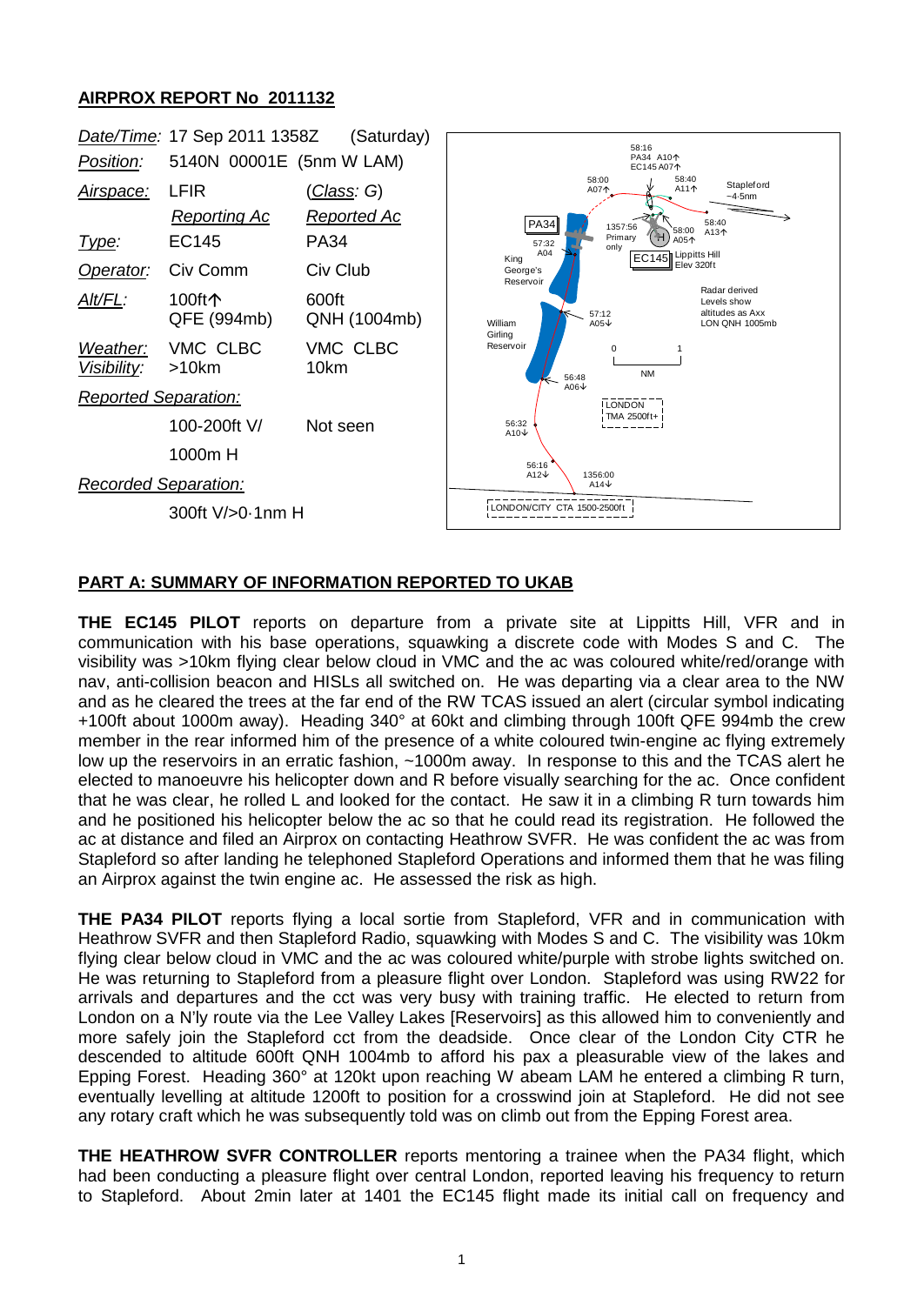reported, "…a twin-engine plane with the registration (PA34 reg) flying low over the reservoir…we nearly hit it". He took over from the trainee and asked the EC145 pilot if he wished to file an Airprox. The pilot replied in the affirmative and it was agreed the event would be logged at Swanwick and the pilot would complete the Airprox paperwork when he returned to base. A contact showing 7000 was seen close to the EC145, TI was passed and the EC145 pilot reported that this was the other ac concerned. This radar contact was identified using Mode S as PA34 c/s. The non-standard flight paperwork relating to PA34 c/s listed the PA34 registration as one of the ac used for this operation.

**ATSI** reports that this was an AIRPROX in Class G uncontrolled airspace between an EC145 and a PA34, reported by the EC145 pilot, in the vicinity of Lippitts Hill, NE London at a height of 100ft QFE 994mb [420ft amsl]. The EC145 departed a helipad in the vicinity of Lippitts Hill on an operational flight. The pilot reported manoeuvring at low level to initially stay clear of the PA34.

The PA34 had departed Stapleford earlier in the day and had been conducting a pleasure flight over London. LTC Heathrow Special VFR (LL SVFR) was providing a RCS to the PA34 flight on 125·625MHz whilst it operated inside the London City CTR. Outside CAS the PA34 flight was provided with a BS. The EC145 pilot called LL SVFR on the same frequency after lift-off. LL SVFR services were being provided by an ATCO on extension training under the supervision of an OJTI.

ATSI had access to the following in the course of its investigation: both pilots' reports, LL SVFR controller report, transcript of frequency 125·625MHz, recorded area surveillance. NOTE: radiotelephony is not recorded at Stapleford or at Lippitts Hill.

METAR EGLC 171350Z AUTO 25012KT 210V280 9999 SCT045/// 18/07 Q1004=

The PA34 exited the London City CTR at 1355:37 (UTC) displaying a LL SVFR SSR code and flew outside CAS to Banbury Reservoir where it turned onto a N'ly track to fly low-level along the centre of William Girling and King George's Reservoirs.

At 1357:32 the PA34 disappeared from surveillance coverage displaying an altitude of 400ft.

At 1357:56 the first, primary only, surveillance position indication symbol of the EC145 appeared 0·3nm N of the Lippitts Hill Helipad (LHH).

At 1358:00 the PA34 pilot requested a frequency change to Stapleford Radio, which was approved, and LL SVFR's service was terminated.

At 1358:00 the PA34's position indication symbol reappeared 0·9nm NW of the LHH at an altitude of 700ft. The EC145 was now also displaying Mode C information and was at altitude 500ft having tracked E from its previous position.

The PA34 continued climbing on an E'ly track as the EC145 also climbed whilst executing a LH turn.

At 1358:16 the ac passed abeam each other, on reciprocal tracks, laterally distant by 0·15nm: the PA34 was at altitude 1000ft and the EC145 at altitude 700ft. The ac were approximately 0·6nm N of the LHH.

At 1358:20 the EC145 pilot called LL SVFR stating that a twin-engine ac had been sighted over 'the reservoirs' and that the EC145 nearly collided with it. By 1358:40, when the EC145 flight's initial RT message ended, the EC145 had climbed to 1100ft and turned R, following the E'ly track of the PA34. The PA34's SSR code had changed to 7000 and the ac was at altitude 1300ft.

There followed a dialogue between the LL SVFR controller and EC145 during which the ac sighted by the EC145 was identified as the PA34.

A map of the Lippitts Hill area is provided at Appendix A. The map has been annotated with the position indication symbols for both the PA34 (in red) and the EC145 (in yellow). The PA34's flight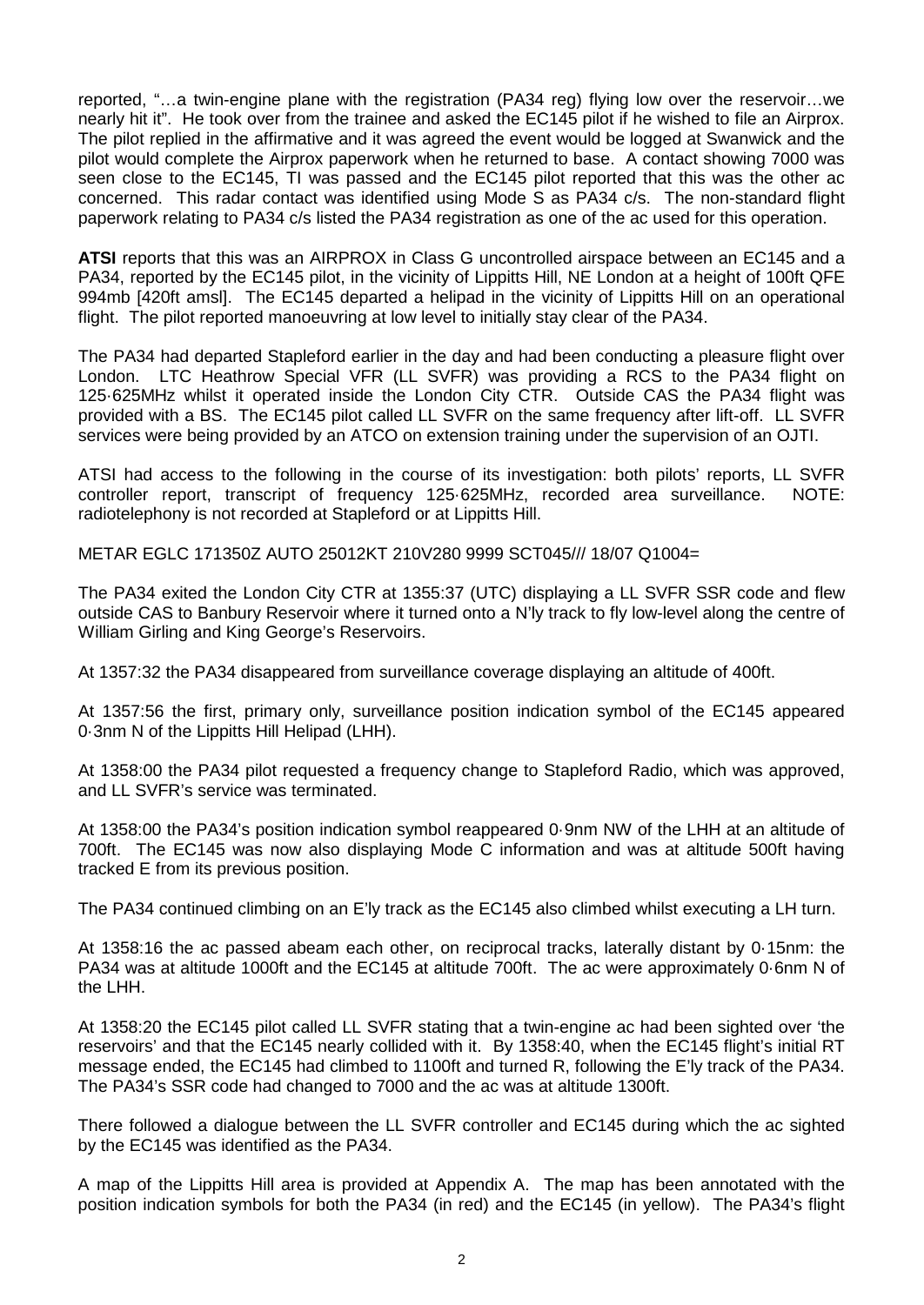along the King George Reservoir was at a level such that it disappeared from surveillance coverage for 28sec. During this time it is assumed that the ac continued on a N'ly track to the end of the reservoir where it turned on to an E'ly heading. It climbed from altitude 400ft to altitude 700ft in this time.

The initial lift profile of the EC145 was not visible on the surveillance recordings therefore it is not possible to verify the orientation of the ac prior to it being recorded on an E'ly track at 500ft. It is likely that, prior to this, the EC145 crew had observed the PA34's flight along the reservoir. The distance between the LHH and the last observed position of the PA34 over the King George Reservoir is 1·3nm.

The minimum distance (CPA) between the 2 ac occurred at 1358:16; this was equal to 280m.

The LL SVFR controller had access to surveillance derived information; however, neither ac were displayed on the controller's situation display immediately prior to their recorded CPA. Therefore, the LL SVFR controller could have been of no assistance to either flight with regard to the Airprox that was subsequently reported.

As the Airprox occurred the PA34 flight was transferred from the LL SVFR frequency, its BS having been terminated. The EC145 pilot called LL SVFR thereafter. Given the very low-level of the Airprox it was not possible to fully verify either pilot's account using surveillance derived information.



## **PART B: SUMMARY OF THE BOARD'S DISCUSSIONS**

Information available included reports from the pilots of both ac, transcripts of the relevant RT frequencies, radar video recordings, reports from the air traffic controllers involved and reports from the appropriate ATC authorities.